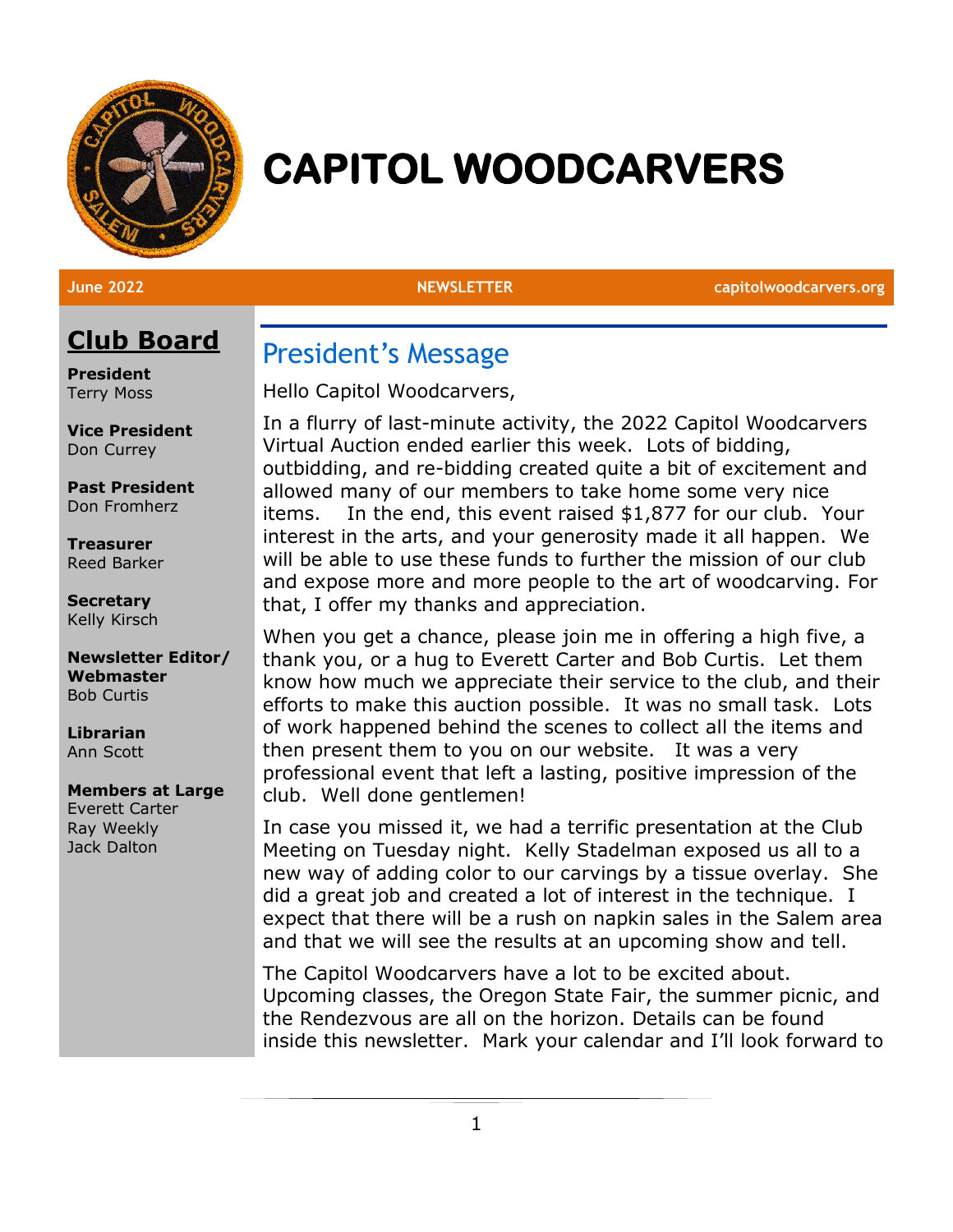|                                          | seeing you at these events. It's been great connecting, re-<br>connecting, and making chips with you. Let's do that again soon.<br>Enjoy the sunshine,<br><b>Terry Moss</b>                                                                         |
|------------------------------------------|-----------------------------------------------------------------------------------------------------------------------------------------------------------------------------------------------------------------------------------------------------|
| <b>Club Meetings</b>                     | Plan on Attending an Upcoming Meeting                                                                                                                                                                                                               |
|                                          | <b>June 28</b> meeting will include a presentation on chainsaw carving<br>by Terry Moss.                                                                                                                                                            |
|                                          | <b>July 26</b> will feature Jerry Harris and a presentation on<br>the Columbia Flyway Wildlife Show. September 30 - October<br>2, 2022.                                                                                                             |
|                                          | <b>August 30</b> will be the annual club picnic at Bush's Pasture<br>Park.                                                                                                                                                                          |
|                                          | <b>September 27</b> program is open, please offer a program<br>suggestion.                                                                                                                                                                          |
|                                          | <b>October 25</b> Cheryl Ayres will present on power carving and how<br>to add detail and enhance your carvings with power.                                                                                                                         |
|                                          | <b>November 29</b> will feature the annual club elections and pie and<br>ice cream social.                                                                                                                                                          |
| 2022 Virtual<br><b>Show</b>              | <b>2022 Virtual Show</b>                                                                                                                                                                                                                            |
|                                          | We have exceptionally good carvers in our Club. Visit the 2022<br>Capitol Woodcarvers Show at https://capitolwoodcarvers.org to<br>be amazed by what our members can carve from a piece of<br>wood. There are 134 entries to view.                  |
| <b>Christmas</b><br><b>Ornament Sale</b> | 2022 Christmas Ornament Sale                                                                                                                                                                                                                        |
|                                          | It won't be long before our beautiful Christmas ornaments are on<br>sale at the Rickreall Fairgrounds. This yearly event is always well<br>attended, and visitors really appreciate all the carvings donated<br>by our Club members.                |
|                                          | Ann Engleson is overseeing this event and will be gathering<br>ornaments as you get them completed. Ann will also be<br>preparing a schedule for manning our booth. Please contact Ann<br>if you would like to help her out with this great effort. |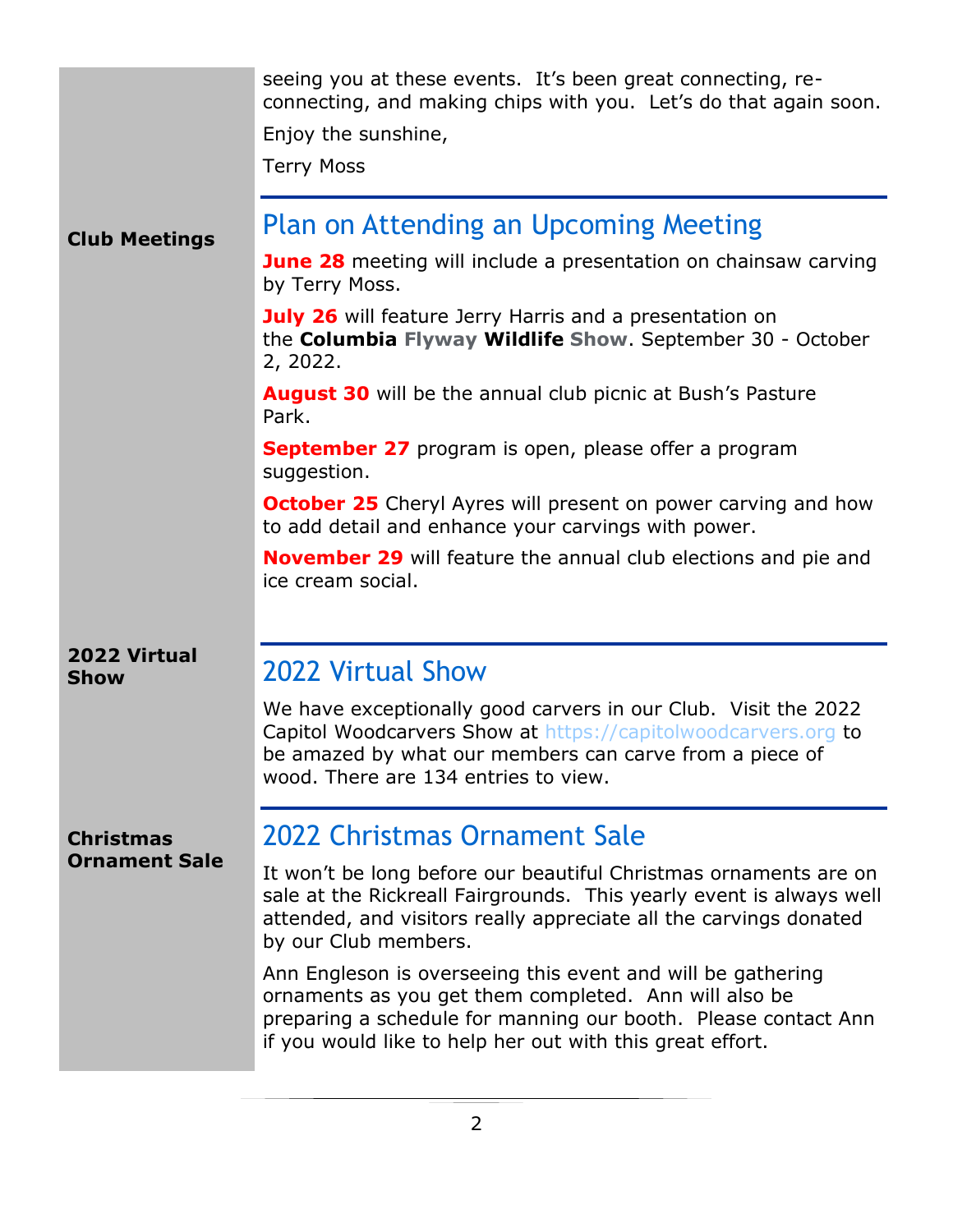### **Classes at Everett's Studio**

# Classes Scheduled at Everett Koontz' Studio

**Rich Wetherbee:** July 5 - 7. Rapunzel figure, dragon, cottonwood carving, and his regular figure blocks. \$255.00 plus \$25 to \$35 for your block choices. 2 openings. <https://www.wetherbeecollectionllc.com/roughouts>

**Eric Owen:** Aug 2 - 4. His regular blocks he brings to the class. 5 openings available [https://ericowensart.com](https://ericowensart.com/)

### **June 28 Club Meeting**

# June Club Meeting



June 28, 7:00PM. Please join us to catch up on Club events and to take part in a wonderful presentation by Terry Moss.

Terry will be introducing us to Chainsaw Carving. We often see chainsaw carvers at fairs and other events but many of us have no real understanding of the art.

Terry will be talking about equipment, wood, process, finishing, etc. I've often wondered about the similarities to our woodcarving activities and process. I'm looking forward to a better understanding and how

chainsaw carving relates to what we do as carvers.

### **Friday Lunches**

# Friday Lunch Schedule (11:30 AM)

**6/17/2022** Baja Fresh, 945 Lancaster Dr. NE, Salem **6/24/2022** Red Lobster, 521 Lancaster Dr. NE, Salem **7/1/2022** Best Little Roadhouse, 1145 Commercial St SE, Salem **7/8/2022** Paddington's Pizza North, 410 Pine St. NE, Salem **7/15/2022** Mommy & Maddie's, 4765 River Rd N, Keizer **7/22/2022** Elmer's Restaurant, 3950 Market St. NE, Salem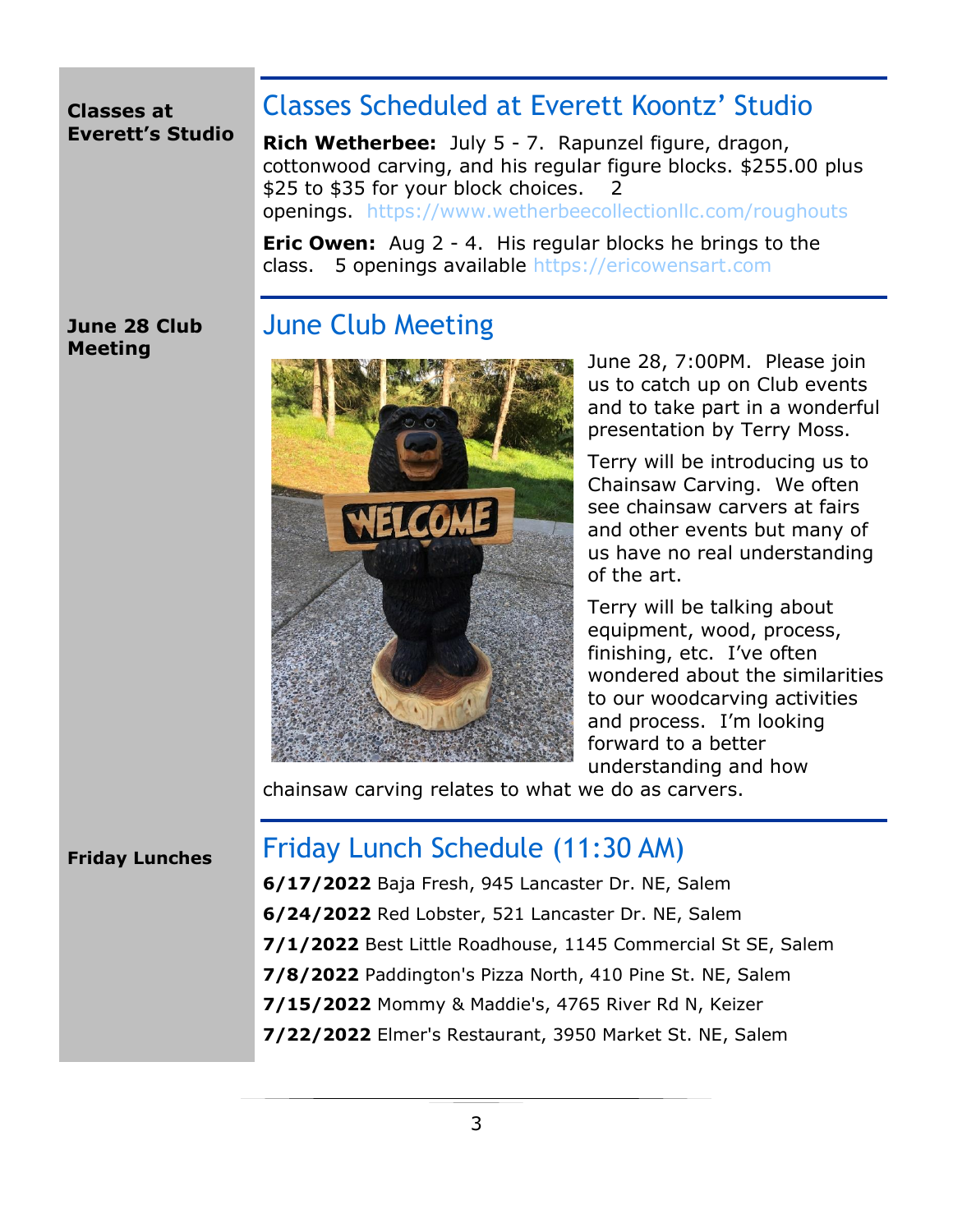### **Online Auction**

**Member Pages**

# 2022 Virtual Silent Auction



# Thankyou! Thankyou! Thankyou!

The generosity of both bidders and contributors resulted in this year's auction being a great success. The sum of winning bids was \$1877. Great job everyone!

Please visit our auction supporters' sites and let them know how much we appreciate them.

## Member Pages

Did you know that as a Capitol Woodcarvers Member you can display your carvings online for free in your own Member's Page?

Join other carvers and display your art to the world. Visitors love seeing the variety of carvings produced by our members. Just visit the [Member's Page](https://capitolwoodcarvers.org/virtualshow.php) and click on the link to request your own page.

### 4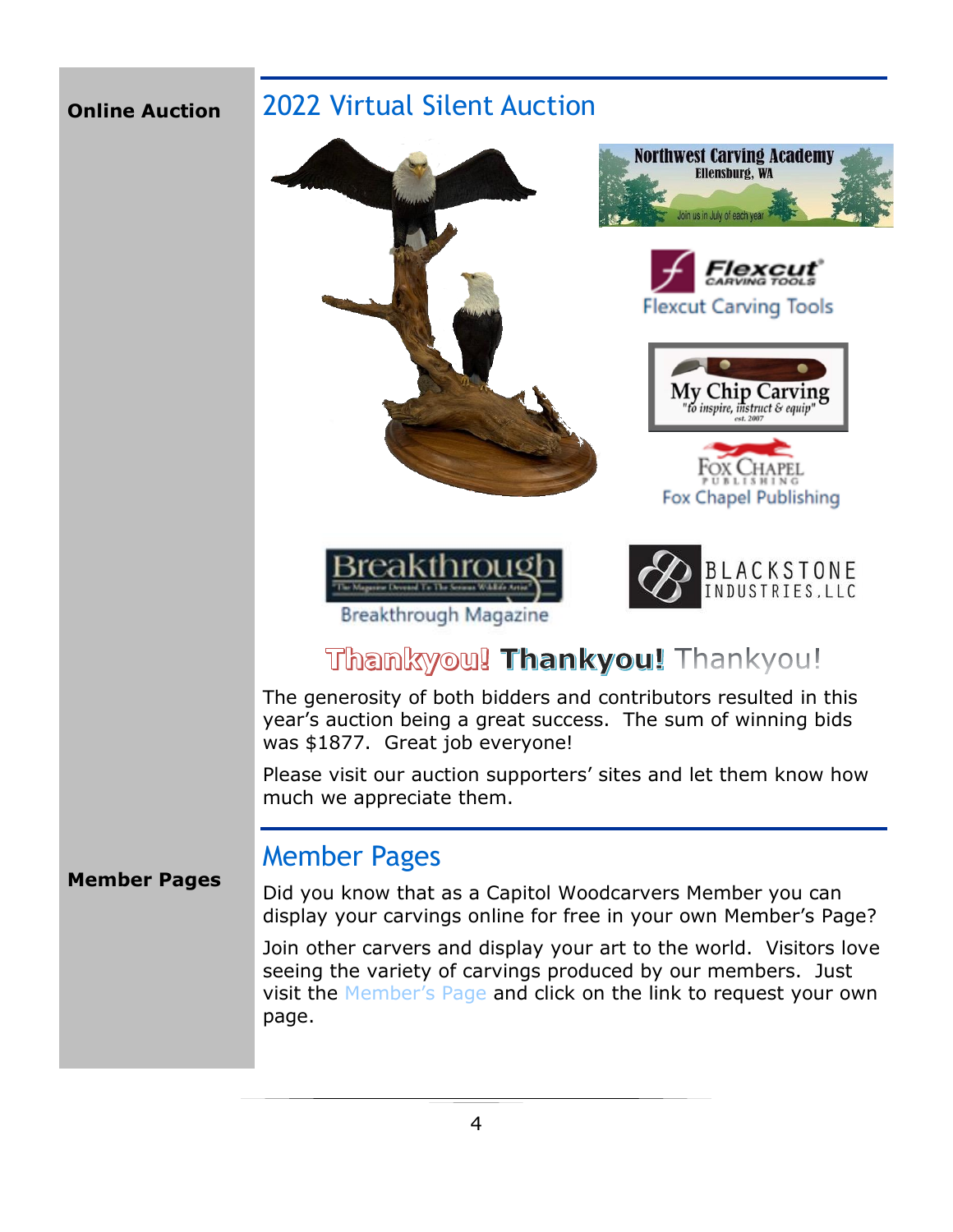### **Oregon Woodcarver's Rendezvous**

# Oregon Woodcarver's Rendezvous

# September 8 – 11, 2022

This annual event is always a lot of fun, educational, and a joy to attend. The Class List and Registration form are available online [https://capitolwoodcarvers.org.](https://capitolwoodcarvers.org./)

Available Classes Include:

- Everett Koontz Pelican
- Donna Miller Advanced Woodburning
- Denis Miller NW Orca Relief
- Ann Engelson Floral Welcome Sign
- Tom Ham Hummingbird
- Everett Carter Jumping Santa
- Barb Fromherz/Donna Cereghino Beginning Woodburning
- Bob Curtis Cottonwood Bark Wood Spirit & Whimsical House
- Don Currey Quick Wizard
- Nancy Girard Santa Ornament & The Wee Gnome
- Jim Boatner Walking/Talking Stick
- Mary Davis Stocking Ornament
- Scott Jeffrey Soapstone Carving
- Kathie Dalton Relief Collage
- Terry Moss Caricature Face 1 & Caricature Face 2



Two Happy Rendezvous Attendees from 2021